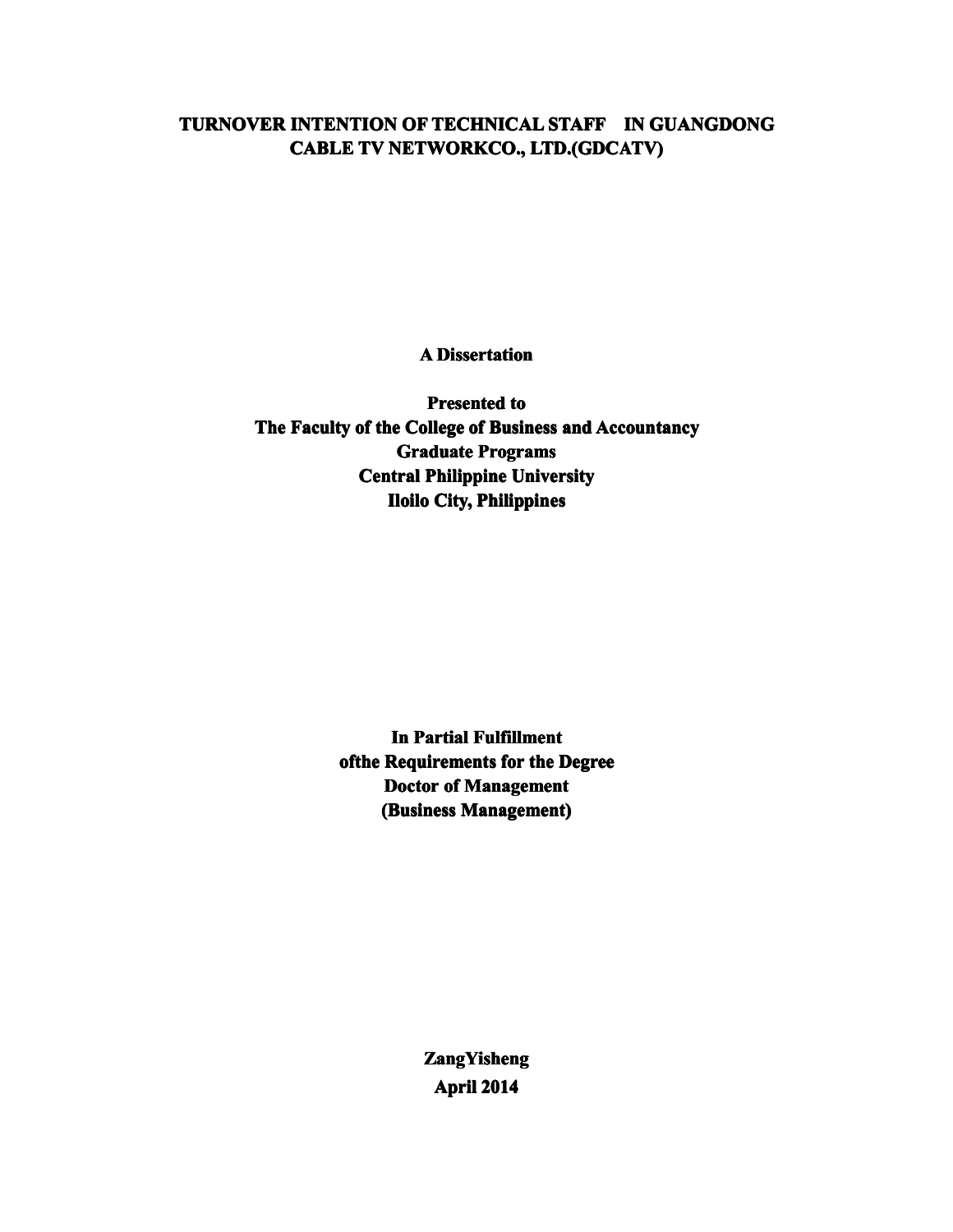## **TURNOVER TURNOVERINTENTION OF TECHNICAL TECHNICALTECHNICALSTAFF IN GUANGDONG GUANGDONG CABLE TV NETWORK NETWORKCO., LTD. (GDCATV)**

## **ABSTRACT**

This study focused on the turnover intention: people and enterprise. People are the technical staff; the enterprise is the GDCATV. Both are affected by the big environment and small background. The big environment is the market economy; the small background is GDCAT; faced by the changing policy and the developing industry, where the technical staff has <sup>a</sup> high turnover rate.

This study hoped to find ways to help the enterprise reduce the high turnover rate, and keep the core competitiveness, which is human capital. For the current situation of the GDCATV, the researcher pu<sup>t</sup> forward the objective. The general objective of this study was to find out the turnover intention of technical personnel in Guangdong Cable TV Networks, Co. Ltd (GDCATV). For the hypotheses of the study, the researcher reviewed the western scholars, overseas scholars and empirical researches about job satisfaction, job characteristics, and work similarity which are related to turnover intention.

The study utilized the descriptive-correlational design to answer the objectives. Using the questionnaires survey results and according to the variables of research structure, the statistical analysis was done to verify the hypotheses.

The respondents were the technical staff from Guangdong CATV Network Co.Ltd., (GDCATV). However, due to limited manpower, material and time, no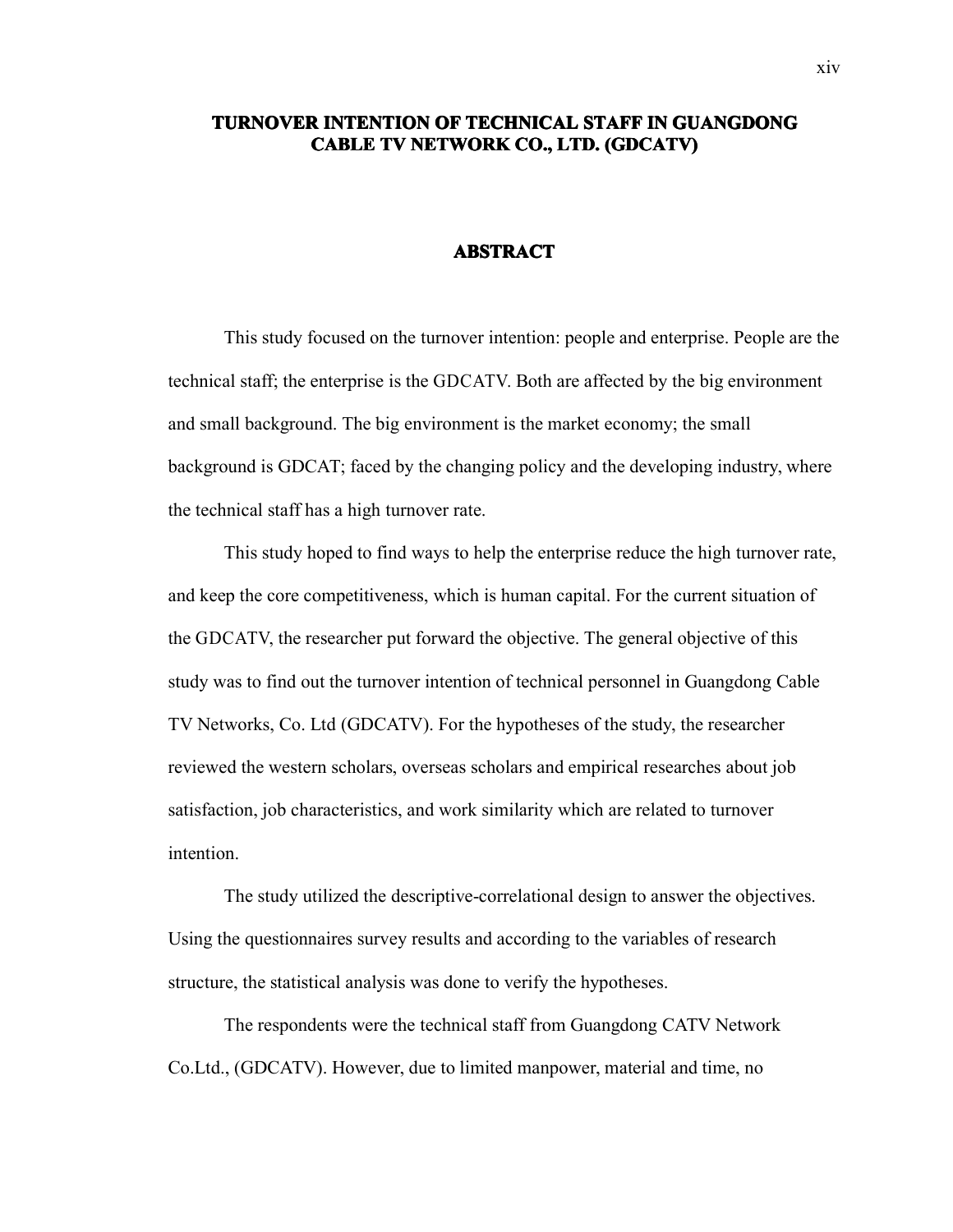comprehensive personal general survey had been conducted. Instead, more than 3600 staff from the 18 regional cable TV network systems within Guangdong Province excep<sup>t</sup> Shaoguan, Yangjiang, Jieyang and Maoming was given questionnaire investigation by delivery or email. Sampling was based on the current enterprises statistics, which was further divided into five areas: GuangShen district, Southern Guangdong district, Northern Guangdong district, Eastern Guangdong district and Western Guangdong district.

Derived from the literature review, research assumptions in case interview, survey study of questionnaire and empirical analysis result, conclusions of the research were deduced as follows:

(1) Research result shows that significant variation comes from GDCATV technical staff's gender, civil status, position level, professional title in skill variety dimension of job characteristics. Age, position level, professional title, and length of service have significance in task significance dimension of job characteristics. Position level has significance in autonomy, feedback, other-man feedback dimension of job characteristics. Gender, position level and professional title have significance in otherman cooperative.

(2) There is significant variation on work similarity from education degree, title and position level do have significant influence on work similarity.

(3) Education degree, title and length of service have huge influence on job satisfaction.

(4) There is significant variation on turnover intention from age, education degree, title and length of service.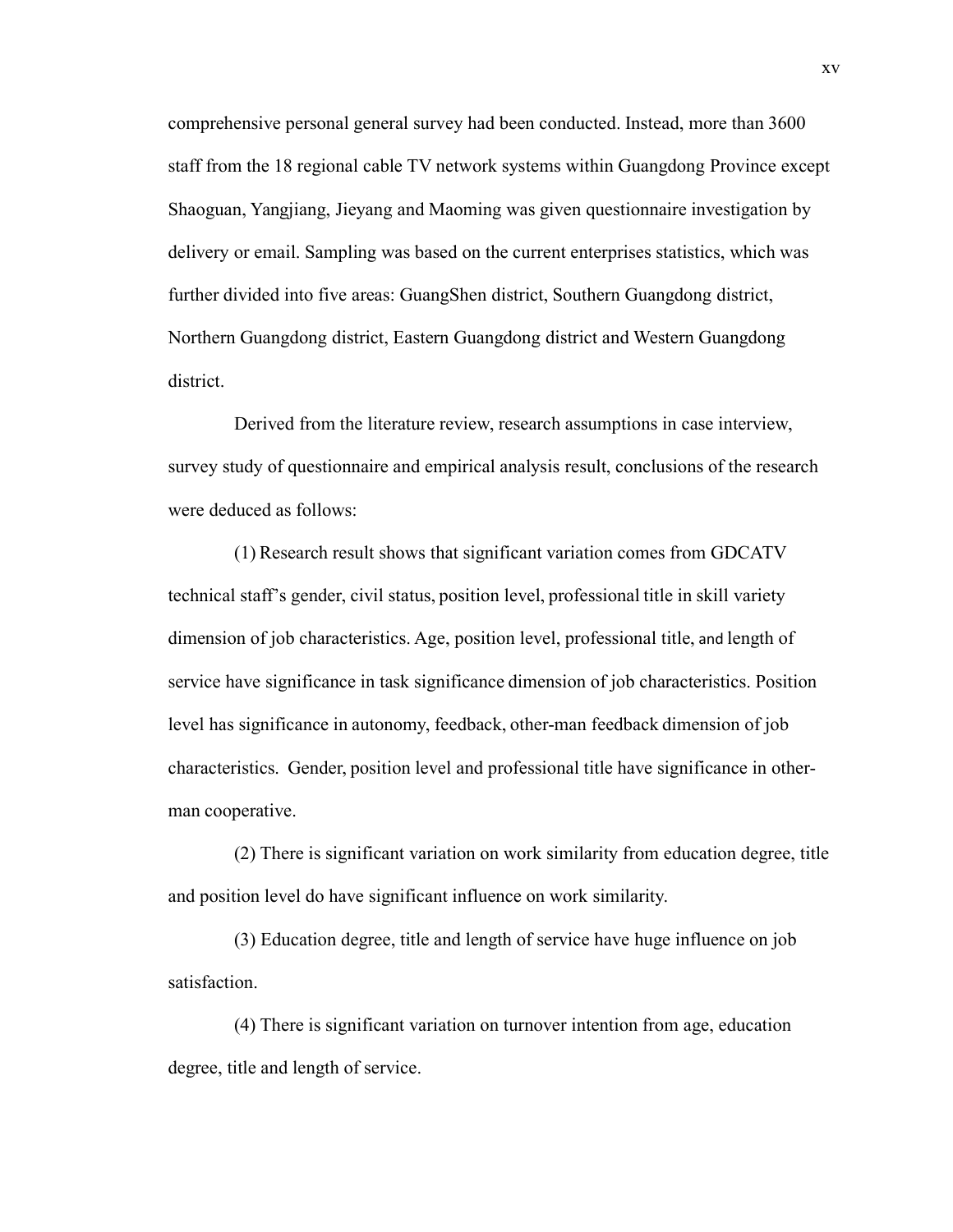(5) GDCATV network technical staff's job characteristics and job satisfaction are significantly correlated.

(6) GDCATV network technical staff's work similarity and job satisfaction are significantly correlated.

(7) GDCATV network technical staff's work similarity and job characteristics are significantly correlated.

(8) GDCATV network technical staff's job characteristics and turnover intention are significantly correlated

(9) GDCATV network technical staff's work similarity and turnover intention are significantly correlated.

(10) GDCATV network technical staff's job satisfaction and turnover intention are significantly correlated

(11) Intrinsic and extrinsic satisfactions exert obvious negative influence on turnover psychology or thoughts and Idea of seeking new jobs. Functional similarity and Technical similarity exert obvious positive influence on turnover psychology or thoughts and Idea of seeking new jobs.

Based on the research conclusions, it is recommended that enterprise operators or managers should be aware of work similarity as Reference in Technical Personnel Stabilization, ppay attention to two networks' work similarity in order toprevent "Undermining the Foundation", and unceasingly improve Technical Staff's Job Satisfaction. They need to improve professional quality, professional skills like participating in scientific managemen<sup>t</sup> and shift from role play to organization influence should be undertaken by the network technical staffs. Future researches can further